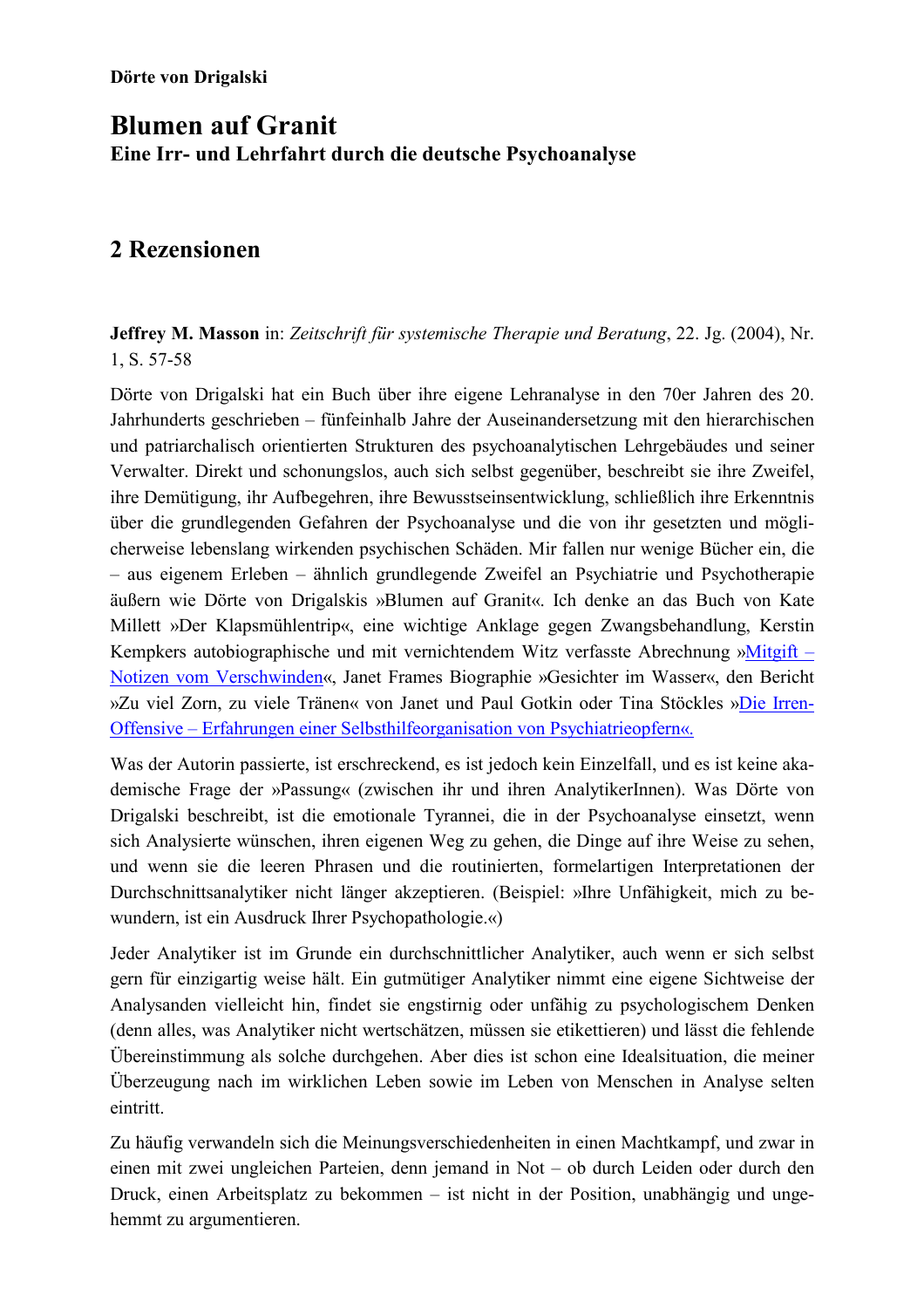Die Autorin vergleicht die Situation in der Analyse oft mit einer schlechten Ehe, und sie hat zweifellos recht. Allerdings würden wir selbst nach jahrelanger Ehe kaum behaupten, unseren Partner wirklich zu »kennen«. Warum der Analytiker dieses Privileg der Vertrautheit beansprucht, es aber oft nach nur wenigen Sitzungen mit einer negativen Diagnose besiegelt, ist ein Rätsel. Es ist eine sehr ungleiche Ehe, in der sich die Macht auf einer Seite konzentriert. Ich würde Analyse mit der Ehe mit einem gewalttätigen Mann vergleichen.

Sicherlich werden viele Leser anderer Meinung sein als ich. Sie werden viele Analysen kennen, die nicht so sind, und AnalytikerInnen, die anders sind als die von Dörte von Drigalski. Ich bezweifle nicht, dass es warme, mitfühlende Menschen gibt, die Psychotherapie praktizieren. Aber ich bin überzeugt, es wäre ein Fehler, Dörte von Drigalskis Buch als die Beschreibung eines Einzelfalls einer fehlgeschlagenen Psychoanalyse abzutun. Es zeigt ein viel größeres Problem auf, das sich aus der Situation selbst ergibt.

Die Autorin gibt genügend spezifische Illustrationen der abgedroschenen Interpretationsversuche: Kastrationsbedürfnis, Kastrationsangst, Penisneid usw. Diese Versatzstücke können problem los in jede Geschichte hineininterpretiert werden, die man einem Therapeuten erzählt. Ihre Wirkung kann zerstörerisch sein. Dörte von Drigalski zeigt, dass das zerstörerische Potenzial in der Natur der Psychotherapie liegt, in der Ausbildung der Psychotherapeuten und in der Literatur, die diese lesen.

Ihr Buch spricht die Möglichkeit an, dass nicht nur die Analyse, sondern alle Formen der Psychotherapie problembehaftet sind, dass gerade die Annahme, man könne in der Therapie eine andere Person erkennen, voller Gefahren ist, kurzum: in die Irre führt. Keine der Therapieformen ist frei von diesem Makel. Der Grundgedanke hinter jeder Form der klinischen Psychotherapie muss überprüft werden. Und dies muss auf der Basis von Material gemacht werden, wie es Dörte von Drigalski bereitstellt. Ihr Buch ist eine große Unterstützung für alle diejenigen, die sich zu fragen beginnen, ob sie wirklich »krank« sind und ob irgend jemand – außer einem Freund – das Recht hat, ihnen »Hilfe« anzubieten. »Blumen auf Granit« ist einfach das beste Buch über den Schrecken der Psychoanalyse. Ein Insiderbericht, und Dörte von Drigalski scheut sich nicht, die Wahrheit auszusprechen.

Jeffrey M. Masson Auckland (Neuseeland), 19.8.2003

Jeffrey Moussaieff Masson war Direktor des Sigmund-Freud-Archivs in Washington und Psychoanalytiker. Ist in keiner Weise psychotherapeutisch tätig. Veröffentlichungen: »Was hat man dir, du armes Kind, getan? Sigmund Freuds Unterdrückung der Verführungstheorie«, Reinbek: Rowohlt Taschenbuch Verlag 1986; »A Dark Science: Women, Sexuality, and Psychiatry in the 19th Century«, New York: Farrar, Straus & Giroux 1986; Herausgeber von: Sigmund Freud, »Briefe an Wilhelm Fliess. 1887-1904«, Frankfurt am Main: S. Fischer 1986; »Die Abschaffung der Psychotherapie«, München: C. Bertelsmann 1991; »Final Analysis: The Making and Unmaking of a Psychoanalyst«, London: Harper/Collins u.v.m.